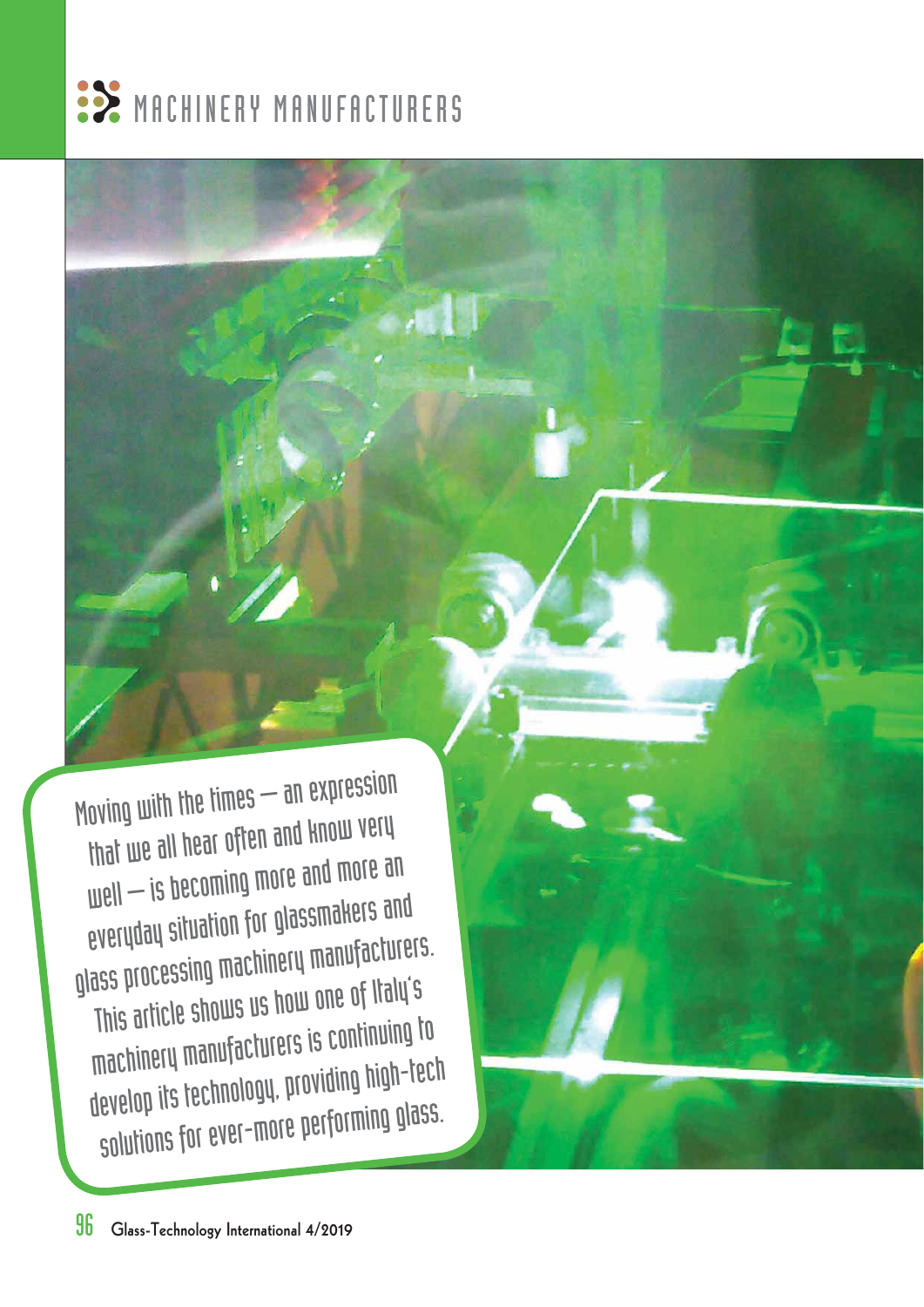

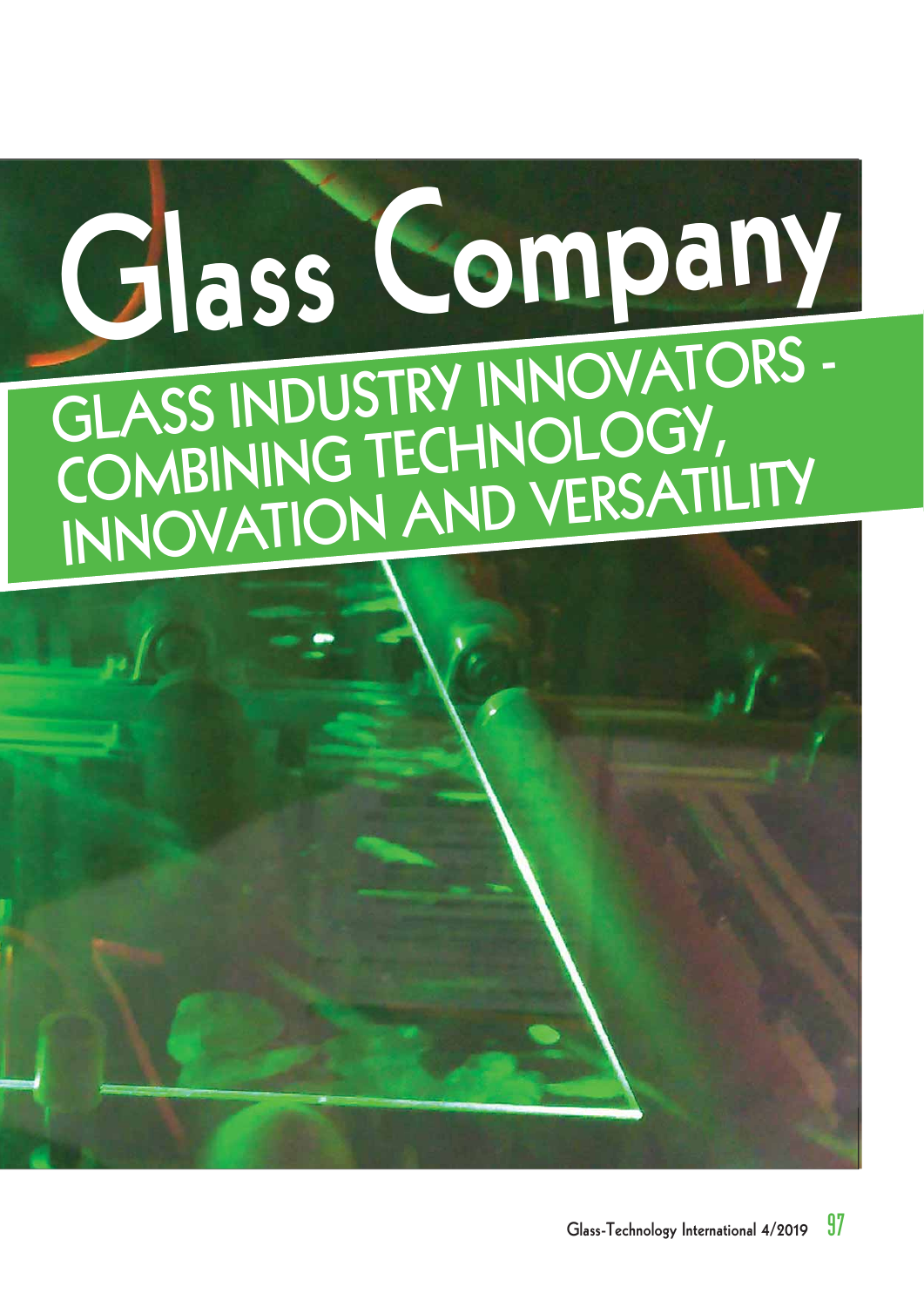





 $\overline{\phantom{a}}$ n its continuous move to follow and respond to the needs of the market and clients, Glass Company has expanded its headquarters located in Pesaro, Italy, adding a new showroom. The company also has a number of new employees and collaborators to support clients in the management and use of its machines, which continue to be a reference point for glass processing. Over the past few years, in fact, Glass Com-

pany has installed its hightech machines in important European companies.

## **FROM TEMPERING AND LASERS TO FIRE-RESISTANCE**

These machines include glass tempering furnaces for both flat and curved

glass, able to temper thin glass of 2.2mm, as well as curved glass with complex shapes such as spherical or multi-curved, starting from thicknesses of 3mm.

Glass Company has also developed high-performance lasers specifically for the surface processing of glass, removing all types of coating (low-E, paint, silver, etc.) leaving the glass completely transparent; or with satin-etched and sandblasted effects. Last but not least, there is the new laser for the drilling of float glass for the

construction and interior design sectors.

Glass Company's new system for the production of fire-resistant glass (EI30, EI60, EI90, etc.), suitable for medium- and largesized companies, is also gaining important results. Thanks to a vacuum mixer, this system prepares an intumescent and extremely transparent mixture based on silica which, thanks to a PC-controlled doser, is poured inside two or more sheets of glass, according to the fire resistance level required. Cross-linking in